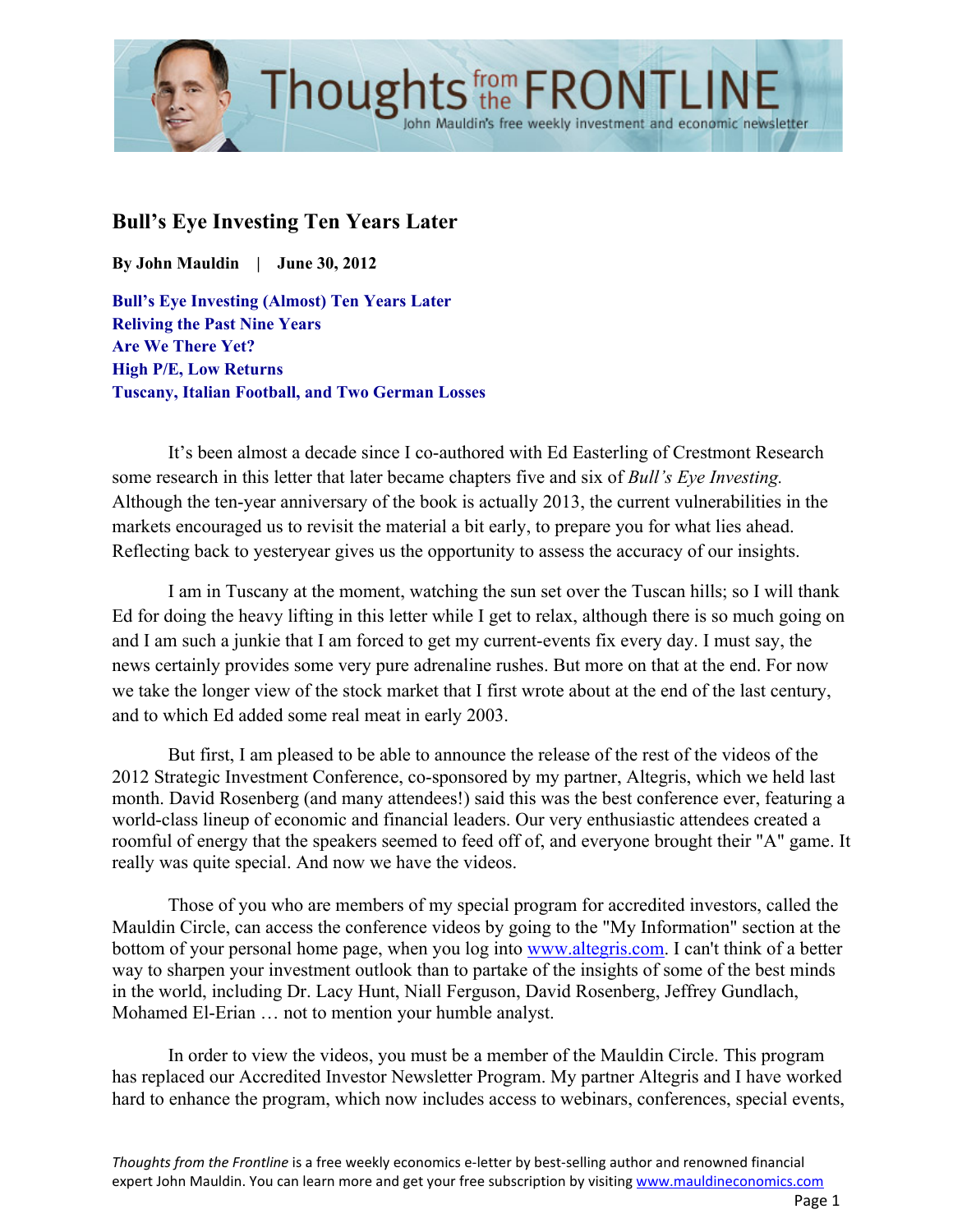videos, accredited newsletters, and presentations featuring alternative-investment managers and other thought leaders and influencers.

The good news is that this program is completely free. The only restriction is that, because of securities regulations, you have to register and be vetted by one of my trusted partners, which in the United States is Altegris, before you can be added to the subscriber roster. This will be a quite painless process (I promise). Once you register, an Altegris representative will call you to provide access to the videos, presentations, and summaries from the speakers featured at our 2012 Strategic Investment Conference.

Click here to initiate your membership in our exclusive Mauldin Experience Program. After you have talked with the Altegris representative, you'll be able to view the first set of five videos, featuring Dr. Lacy Hunt, Jeffrey Gundlach, Niall Ferguson, David Rosenberg, and Mohamed El-Erian, as well as the final set featuring Dr. Brock, our two all-star panels (one with Marc Faber), and yours truly. I think you will find the presentations particularly relevant this week. And now, let's think about secular bear markets.

### **Bull's Eye Investing (Almost) Ten Years Later**

By John Mauldin and Ed Easterling

Our discussion of a coming secular bear market almost ten years ago was not hypothetical forecasting, but rather it was a discussion about the fundamental factors that drive stock market returns. Even though it is challenging to predict the market over months and quarters or even a few years, we believe the data shows that the stock market is quite predictable over some longer periods. Those periods are the secular stock market cycles of above-average bulls and belowaverage bears.

In the opening paragraphs of chapter five, in bold emphasis, we wrote:

**We will make the case that it is more useful to analyze stocks during secular bear markets in terms of** *value* **than in terms of** *price***… These cycles generally take a generation to work their way through the investor public, have significant magnitudes of becoming undervalued and overvalued, and have significant implications for the way that investors should approach each of these periods.**

We emphasized that:

Further, we show that volatility and frequent large rallies are the norm and not the exception, thus giving the astute investor some terrific opportunities. Finally, we will make a connection between inflation, interest rates, and stocks that will give us further indications of the direction of the stock and bond market in the coming decade.

If the cycles of the past century continue to repeat, most of the first decade (or more) of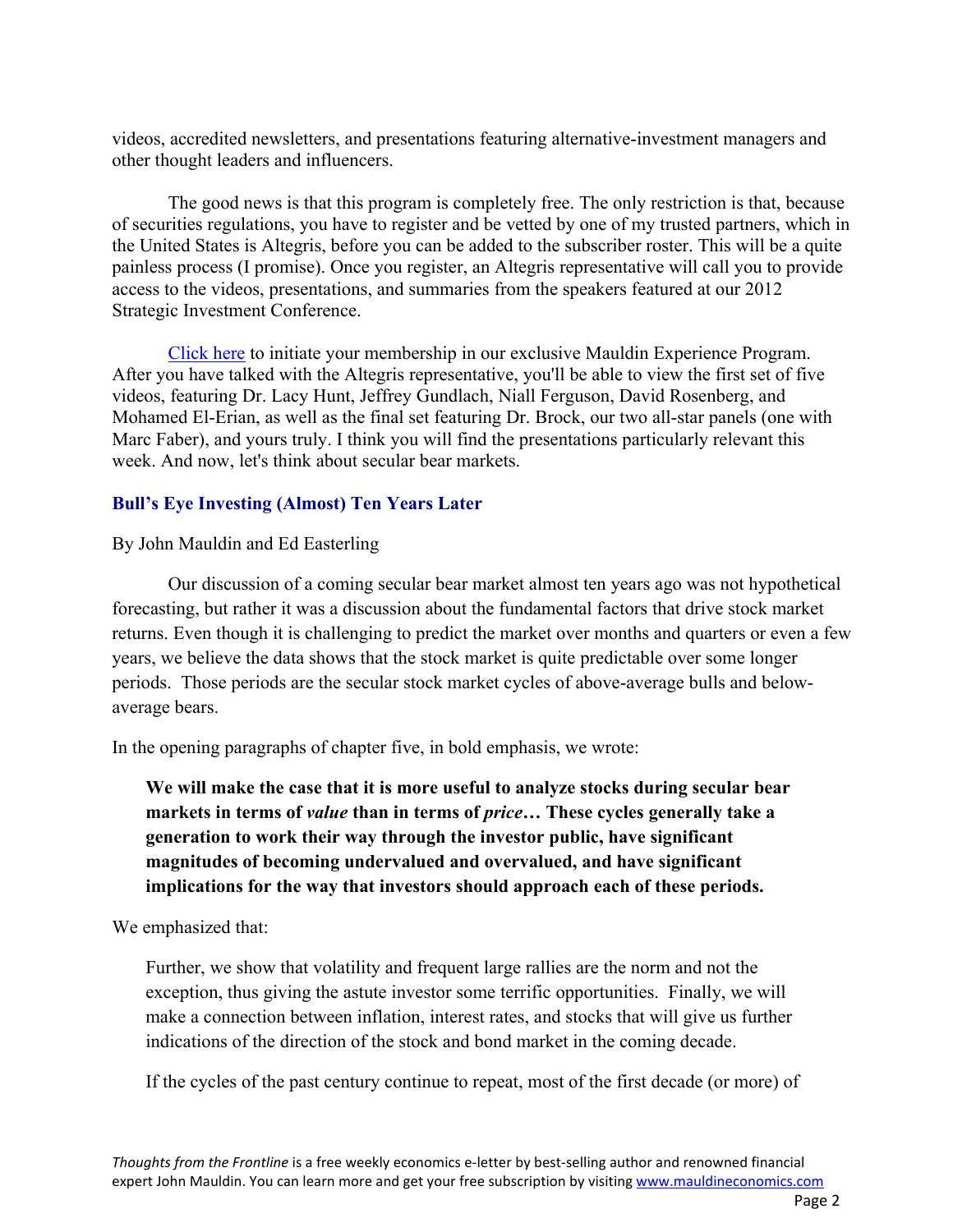this century will experience a secular bear market – an extended period of generally down or sideways and choppy stock market conditions….

These periods in the past have been the result of market valuation cycles represented by the P/E ratio. The valuation cycles have resulted from generally longer-term trends in inflation toward or away from price stability. The short-term, somewhat random, market gyrations are the result of then-current circumstances and market forces wrestling stock prices around a gravity line of the broader cyclical trend.

What did P/E do over the past decade and where is it today? What does it tell us about the future? What new insights can we glean by adding nine years of history to some of the charts and graphs in the original chapters? In addition to chart updates, there are quite a few new charts here from Crestmont Research. Well, there is a lot to review as we look back over the past decade, with an eye on the next decade.

#### **Reliving the Past Nine Years**

For a good overview of the past nine years and this secular bear market, here's an update to Table 5.6 in Bull's Eye Investing. When we wrote the chapters in 2003, the charts and graphs were current through year-end 2002. At the time, P/E was a lofty 26 –though it had come down significantly from bubble levels in the 40s. To reduce the distortions to P/E caused by the earnings cycle, earnings (E) were normalized using the approach popularized by Robert Shiller at Yale (which uses earnings over a ten-year period). The resulting P/E is often called the cyclically adjusted P/E, or P/E 10.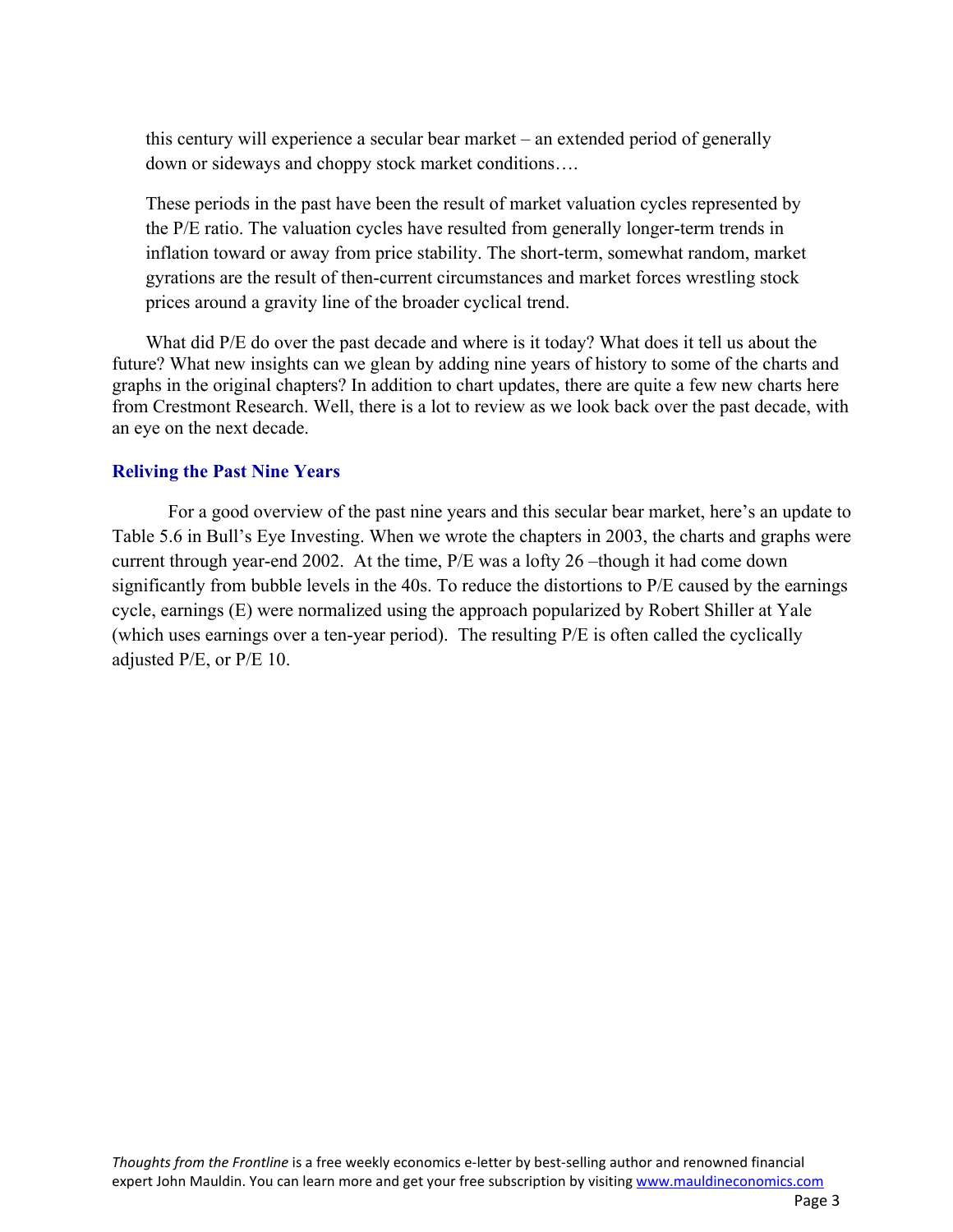| <b>Market Cycle</b><br>From                                                                                                                                                                                                                                                                                                                                                                                                                                      | To           | (# )<br>Total<br>Years |                       | Market                     |             | P/E Ratio<br>Beg.    | End      | Inflation<br>Beg. End |             | Positive<br>Years | (# )           | (# )<br>Negative<br>Years |           | (%)<br>Positive<br>Years |                      | (%)<br>Negative<br>Years |          | Max<br>Pos. Yrs<br>In Row |           | Max<br>Neg. Yrs<br>In Row      |           | Avg Gain<br>In Pos.<br>Years |           | Avg Loss<br>In Neg<br>Years | Change<br>Begin To<br>End      |
|------------------------------------------------------------------------------------------------------------------------------------------------------------------------------------------------------------------------------------------------------------------------------------------------------------------------------------------------------------------------------------------------------------------------------------------------------------------|--------------|------------------------|-----------------------|----------------------------|-------------|----------------------|----------|-----------------------|-------------|-------------------|----------------|---------------------------|-----------|--------------------------|----------------------|--------------------------|----------|---------------------------|-----------|--------------------------------|-----------|------------------------------|-----------|-----------------------------|--------------------------------|
| 1901                                                                                                                                                                                                                                                                                                                                                                                                                                                             | 1920         | 20                     |                       | <b>BEAR</b>                |             | 23                   | 5        | $-2%$                 | 16%         |                   | 9              | 11                        |           | 45%                      |                      | 55%                      |          | $\overline{2}$            |           | 3                              |           | 30%                          |           | $-17%$                      | 2%                             |
| 1921                                                                                                                                                                                                                                                                                                                                                                                                                                                             | 1928         | 8                      |                       | <b>BULL</b>                |             | 5                    | 22       | $-11%$                | $-2%$       |                   | $\overline{7}$ | $\mathbf{1}$              |           | 88%                      |                      | 13%                      |          | 5                         |           | $\mathbf{1}$                   |           | 24%                          |           | $-3%$                       | 317%                           |
| 1929                                                                                                                                                                                                                                                                                                                                                                                                                                                             | 1932         | $\overline{4}$         |                       | <b>BEAR</b>                |             | 28                   | 8        | 0%                    | $-10%$      |                   | $\overline{0}$ | $\overline{4}$            |           | 0%                       |                      | 100%                     |          | $\overline{0}$            |           | $\overline{4}$                 |           | n/a                          |           | $-32%$                      | $-80%$                         |
| 1933                                                                                                                                                                                                                                                                                                                                                                                                                                                             | 1936         | $\overline{4}$         |                       | <b>BULL</b>                |             | 11                   | 19       | $-5%$                 | 1%          |                   | 4              | $\mathbf 0$               |           | 100%                     |                      | 0%                       |          | $\overline{4}$            |           | $\mathbf{0}$                   |           | 34%                          |           | n/a                         | 200%                           |
| 1937                                                                                                                                                                                                                                                                                                                                                                                                                                                             | 1941         | 5                      |                       | <b>BEAR</b>                |             | 18                   | 12       | 4%                    | 5%          |                   | $\mathbf{1}$   | $\overline{4}$            |           | 20%                      |                      | 80%                      |          | $\mathbf{1}$              |           | 3                              |           | 28%                          |           | $-16%$                      | $-38%$                         |
| 1942                                                                                                                                                                                                                                                                                                                                                                                                                                                             | 1965         | 24                     |                       | <b>BULL</b>                |             | 9                    | 23       | 11%                   | 2%          |                   | 18             | 6<br>$\overline{7}$       |           | 75%                      |                      | 25%                      |          | $\overline{4}$            |           | $\overline{1}$                 |           | 16%                          |           | $-8%$                       | 774%                           |
| 1966<br>1982                                                                                                                                                                                                                                                                                                                                                                                                                                                     | 1981<br>1999 | 16<br>18               |                       | <b>BEAR</b><br><b>BULL</b> |             | 21<br>$\overline{7}$ | 8<br>42  | 3%<br>6%              | 10%<br>2%   |                   | 9<br>16        | $\overline{2}$            |           | 56%<br>89%               |                      | 44%<br>11%               |          | 3<br>9                    |           | $\overline{2}$<br>$\mathbf{1}$ |           | 13%<br>18%                   |           | $-15%$<br>$-4%$             | $-10%$<br>1214%                |
| 2000                                                                                                                                                                                                                                                                                                                                                                                                                                                             | ????         |                        |                       | <b>BEAR</b>                |             | 42                   |          | 3%                    |             |                   | $\overline{7}$ | 5                         |           | 58%                      |                      | 42%                      |          | 3                         |           | 3                              |           | 12%                          |           | $-13%$                      | 6%                             |
| <b>WEIGHTED AVERAGE BEAR (excluding 2000)</b>                                                                                                                                                                                                                                                                                                                                                                                                                    |              |                        |                       |                            |             |                      |          |                       |             |                   |                | 42%                       |           | 58%                      |                      | 2.1                      |          | 2.7                       |           | 21%                            |           | $-18%$                       | $-14%$    |                             |                                |
| <b>WEIGHTED AVERAGE BULL</b>                                                                                                                                                                                                                                                                                                                                                                                                                                     |              |                        |                       |                            |             |                      |          |                       |             |                   | 83%            |                           | 17%       |                          | 5.8                  |                          | 0.9      |                           | 19%       |                                | $-5%$     | 810%                         |           |                             |                                |
| Notes: The index and returns reflect the Dow Jones Industrial Average at year-end from Dow Jones & Company. The P/E ratio is based upon the S&P 500 as developed and presented by Robert Shiller (Yale; Irrational Exuberance)<br>Market classifications are based upon Crestmont's assessment of cycles using peak and trough P/E ratios, inflation trends, and other analysis. The presentation does not include dividends, taxes, inflation adjustments, or t |              |                        |                       |                            |             |                      |          |                       |             |                   |                |                           |           |                          |                      |                          |          |                           |           |                                |           |                              |           |                             |                                |
| RETURN PATTERN (Red = down year; Green = up year; #% = annual change in the index; starting and ending DJIA index is presented on the ends of the rows)                                                                                                                                                                                                                                                                                                          |              |                        |                       |                            |             |                      |          |                       |             |                   |                |                           |           |                          |                      |                          |          |                           |           |                                |           |                              |           |                             |                                |
| 1901-1920: BEAR                                                                                                                                                                                                                                                                                                                                                                                                                                                  | 71           | .9%                    | 0%                    | -24%                       | 42%         | 38%                  | -2%      | 389                   | 47%         | 15%               | .18%           | 0%                        | 8%        | 10%                      | 319                  | 82%                      | 4%       | -22%                      | 11%       | <b>30%</b>                     | -33%      |                              |           |                             | 72                             |
| <b>P/E Ratio</b><br><b>CPI: Inflation</b>                                                                                                                                                                                                                                                                                                                                                                                                                        |              | 23<br>$-2%$            | $\overline{22}$<br>6% | 18<br>1%                   | 16<br>0%    | 19<br>1%             | 19<br>3% | 13<br>6%              | 13<br>$-4%$ | 15<br>8%          | 14<br>4%       | 14<br>$-8%$               | 14<br>7%  | 12<br>3%                 | 11<br>1%             | 11<br>1%                 | 12<br>8% | 9<br>17%                  | 6<br>18%  | 7<br>15%                       | 5<br>16%  |                              |           |                             |                                |
| 1921-1928: BULL                                                                                                                                                                                                                                                                                                                                                                                                                                                  | 72           | 13%                    | 22%                   | 3%                         | 26%         | 30%                  | 0%       | 29%                   | 48%         |                   |                |                           |           |                          |                      |                          |          |                           |           |                                |           |                              |           |                             | 300                            |
| P/E Ratio<br><b>CPI: Inflation</b>                                                                                                                                                                                                                                                                                                                                                                                                                               |              | 5<br>$-11%$            | 8<br>$-6%$            | 8<br>2%                    | 8<br>0%     | 10<br>2%             | 12<br>1% | 16<br>$-2%$           | 22<br>$-2%$ |                   |                |                           |           |                          |                      |                          |          |                           |           |                                |           |                              |           |                             |                                |
| 1929-1932: BEAR                                                                                                                                                                                                                                                                                                                                                                                                                                                  | 300          | .17%                   | $-34%$                | 53%                        | 23%         |                      |          |                       |             |                   |                |                           |           |                          |                      |                          |          |                           |           |                                |           |                              |           |                             |                                |
| <b>P/E Ratio</b><br><b>CPI: Inflation</b>                                                                                                                                                                                                                                                                                                                                                                                                                        |              | 28                     | 21                    |                            |             |                      |          |                       |             |                   |                |                           |           |                          |                      |                          |          |                           |           |                                |           |                              |           |                             |                                |
|                                                                                                                                                                                                                                                                                                                                                                                                                                                                  |              | 0%                     | $-2%$                 | 15<br>$-9%$                | 8<br>$-10%$ |                      |          |                       |             |                   |                |                           |           |                          |                      |                          |          |                           |           |                                |           |                              |           |                             |                                |
| 1933-1936: BULL                                                                                                                                                                                                                                                                                                                                                                                                                                                  | 60           | 67%                    | 4%                    | 39%                        | 25%         |                      |          |                       |             |                   |                |                           |           |                          |                      |                          |          |                           |           |                                |           |                              |           |                             |                                |
| <b>P/E Ratio</b><br>CPI: Inflation                                                                                                                                                                                                                                                                                                                                                                                                                               |              | 11<br>$-5%$            | 12<br>3%              | 13<br>2%                   | 19<br>1%    |                      |          |                       |             |                   |                |                           |           |                          |                      |                          |          |                           |           |                                |           |                              |           |                             |                                |
| 1937-1941: BEAR                                                                                                                                                                                                                                                                                                                                                                                                                                                  | 180          | 33%                    | 28%                   | $-3%$                      | -13%        | -15°                 |          |                       |             |                   |                |                           |           |                          |                      |                          |          |                           |           |                                |           |                              |           |                             |                                |
| <b>P/E Ratio</b>                                                                                                                                                                                                                                                                                                                                                                                                                                                 |              | 18                     | 14                    | 16                         | 15          | 12                   |          |                       |             |                   |                |                           |           |                          |                      |                          |          |                           |           |                                |           |                              |           |                             |                                |
| <b>CPI: Inflation</b><br>1942-1965: BULL                                                                                                                                                                                                                                                                                                                                                                                                                         | 111          | 4%                     | $-2%$                 | $-1%$                      | 1%          | 5%                   |          |                       |             |                   |                |                           |           |                          |                      |                          | $-13%$   |                           |           | -9%                            |           |                              |           |                             |                                |
| <b>P/E Ratio</b>                                                                                                                                                                                                                                                                                                                                                                                                                                                 |              | 8%<br>$\overline{9}$   | 14%<br>11             | 12%<br>11                  | 27%<br>13   | -8%<br>14            | 2%<br>11 | 2%<br>11              | 13%<br>10   | 18%<br>11         | 14%<br>12      | 8%<br>12                  | -4%<br>12 | 44%<br>14                | 21%<br>18            | 2%<br>18                 | 16       | 34%<br>15                 | 16%<br>18 | 17                             | 19%<br>20 | $-11%$<br>17%<br>19<br>20    | 15%<br>23 | 11%<br>23                   |                                |
| <b>CPI: Inflation</b>                                                                                                                                                                                                                                                                                                                                                                                                                                            |              | 11%                    | 6%                    | 2%                         | 2%          | 8%                   | 14%      | 8%                    | $-1%$       | 1%                | 8%             | 2%                        | 1%        | 1%                       | 0%                   | 1%                       | 3%       | 3%                        | 1%        | 2%                             | 1%        | 1%<br>1%                     | 1%        | 2%                          |                                |
| 1966-1981: BEAR                                                                                                                                                                                                                                                                                                                                                                                                                                                  | 969          | .19%<br>21             | 15%                   | 4%                         | .15%        | 5%                   | 6%       | 15%                   | .17%        | -28%              | 38%            | 18%                       | .17%      | 3%                       | 4%<br>$\overline{9}$ | 15%<br>9                 | .9%<br>8 |                           |           |                                |           |                              |           |                             |                                |
| <b>P/E Ratio</b><br><b>CPI: Inflation</b>                                                                                                                                                                                                                                                                                                                                                                                                                        |              | 3%                     | 22<br>3%              | 21<br>4%                   | 19<br>5%    | 15<br>6%             | 17<br>4% | 18<br>3%              | 16<br>6%    | 11<br>11%         | 10<br>9%       | 12<br>6%                  | 10<br>7%  | $\boldsymbol{9}$<br>8%   | 11%                  | 13%                      | 10%      |                           |           |                                |           |                              |           |                             | 60<br>180<br>111<br>969<br>875 |
| 1982-1999: BULL                                                                                                                                                                                                                                                                                                                                                                                                                                                  | 875          | 20%                    | 20%                   | 4%                         | 28%         | 23%                  | 2%       | 12%                   | 27%         | 4%                | 20%            | 4%                        | 14%       | 2%                       | 33%                  | 26%                      | 23%      | 16%                       | 25%       |                                |           |                              |           |                             |                                |
| <b>P/E Ratio</b><br><b>CPI: Inflation</b>                                                                                                                                                                                                                                                                                                                                                                                                                        |              | 6%                     | 10<br>3%              | 9<br>4%                    | 11<br>4%    | 13<br>2%             | 16<br>4% | 14<br>4%              | 17<br>5%    | 16<br>5%          | 18<br>4%       | 20<br>3%                  | 21<br>3%  | 20<br>3%                 | 23<br>3%             | 26<br>3%                 | 31<br>2% | 36<br>2%                  | 42<br>2%  |                                |           |                              |           |                             |                                |
| 2000-????: BEAR                                                                                                                                                                                                                                                                                                                                                                                                                                                  | 11497        | -6%                    | $-7%$                 | .17%                       | 25%         | 3%                   | -1%      | 16%                   | 6%          | $-34%$            | 19%            | 11%                       | 6%        |                          |                      |                          |          |                           |           |                                |           |                              |           |                             | 11497                          |

#### http://www.crestmontresearch.com/docs/Stock-Secular-Chart.pdf

There are several points to emphasize in the chart above. This secular bear (so far!) has been relatively calm compared to historical secular bears. The typical bear has more negative years than positive years (only 42% positive), yet this cycle so far has had more positive years (58% positive). The gain and loss years have been more muted, with gains and losses averaging around two-thirds of normal levels.

Certainly this secular bear has not been calm as we have experienced it in real time, but the relative calmness compared to past cycles may be an indicator of what lies ahead before the bear retires.

Some investors certainly do think the current secular bear has been extreme. Here's what it has brought us so far: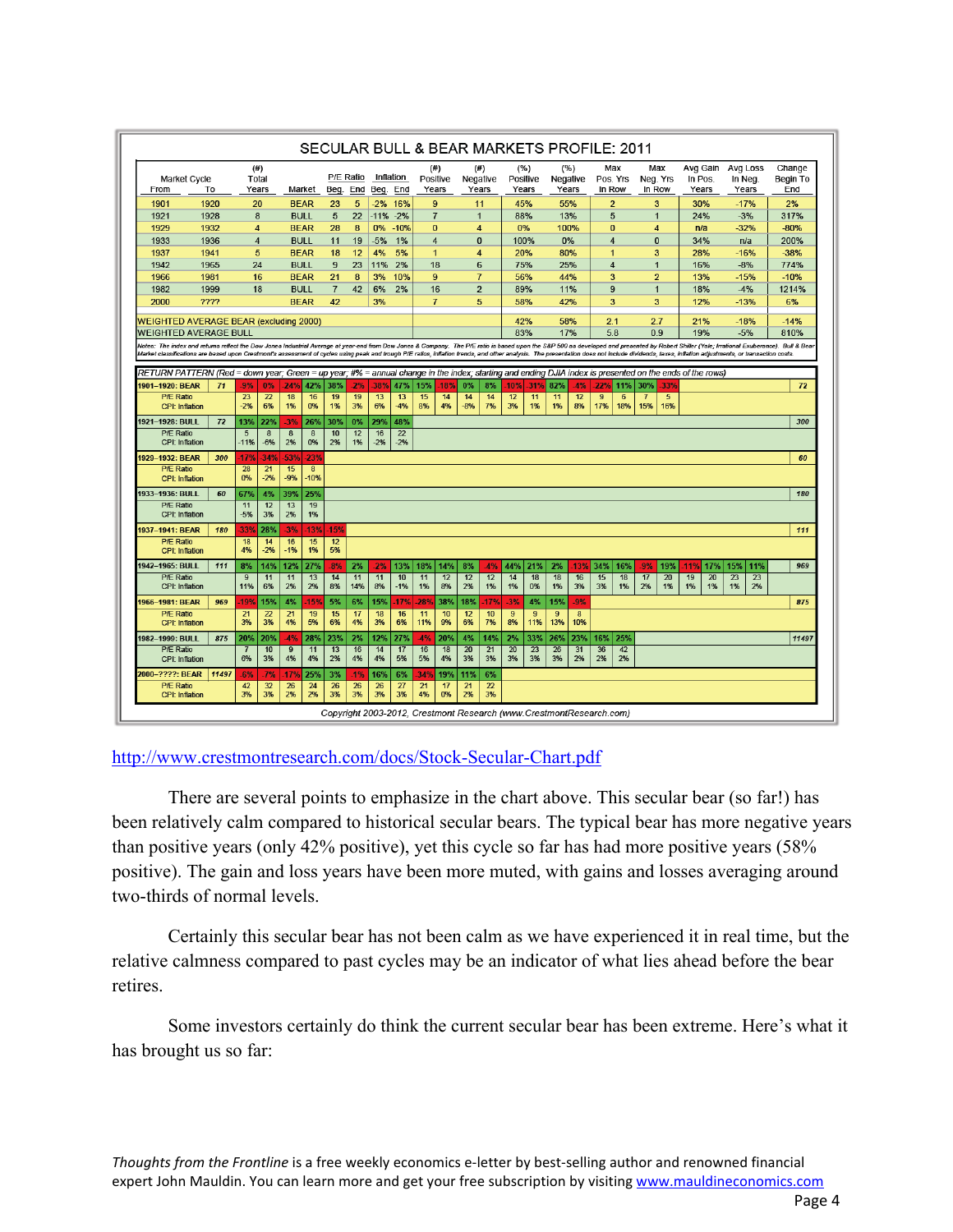

http://www.crestmontresearch.com/docs/Stock-This-Secular-Bear.pdf

The pattern and process have not been very different from what we expected in 2003. As we wrote in *Bull's Eye Investing,* "… volatility and frequent large rallies are the norm and not the exception" in secular bear markets. Here's the previous secular bear (1966-1981) as an example. Yes, the 54% decline by 2009 was greater than the 45% in 1974, but the pattern of numerous short-term surges and falls had again repeated.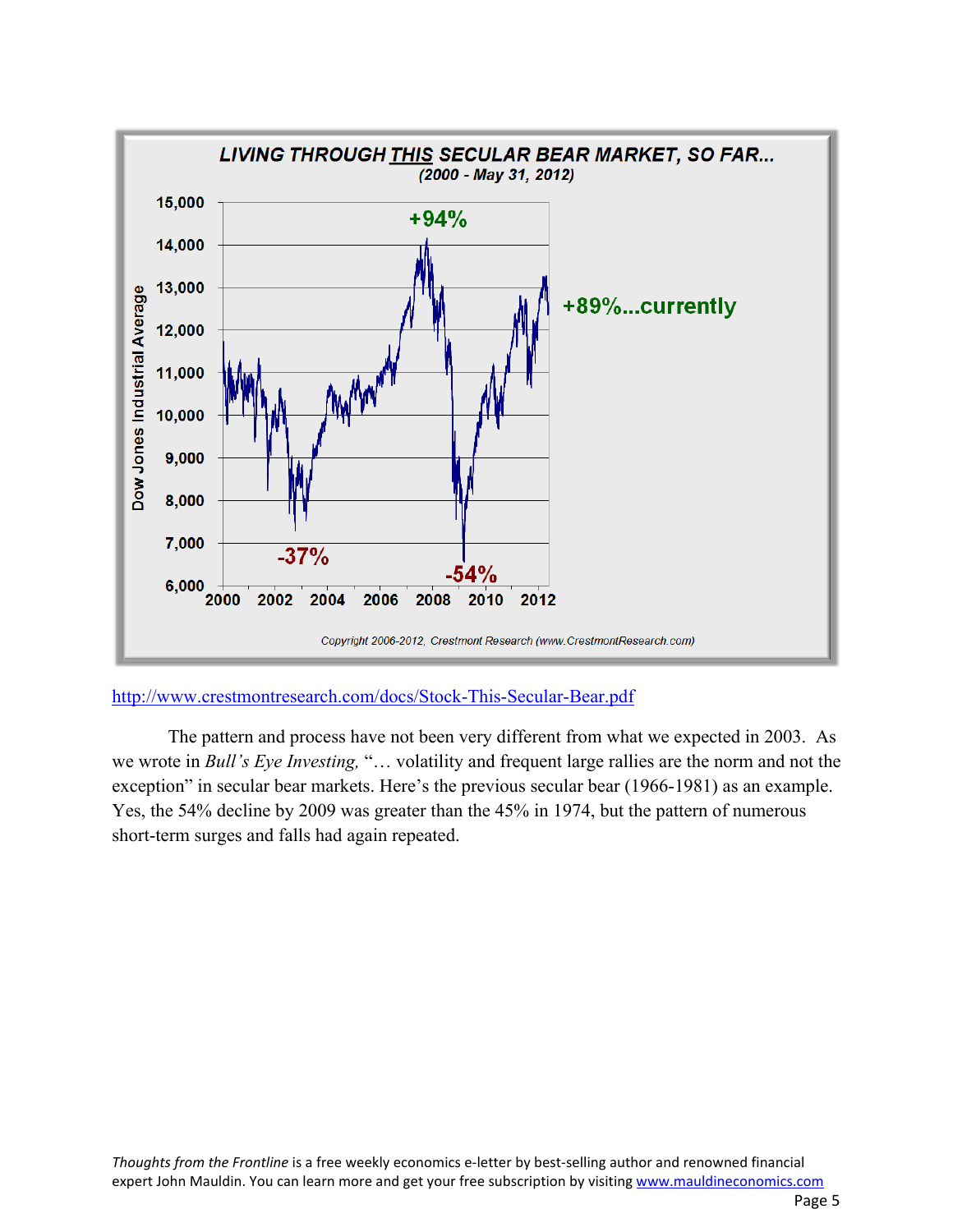

There is another approach to assessing volatility that was included in *Bull's Eye Investing.* Table 5.1 revealed that the stock market is much more volatile than most people realize. Rather than use confusing and boring statistics, we took more of a layman's approach. We highlighted that the market moves up or down more than 10% annually in almost 70% of the years. It moves more than 16% in either direction in half of all years. So what has happened so far in the present cycle?

Crestmont has updated that volatility analysis through 2011, and it now reveals new insights by breaking out separate details for bulls and bears. It is striking that overall volatility is relatively similar for secular bulls and bears. Note the frequency inside the 10% and 16% ranges. In both secular bulls and bears, nearly 30% and 50% of the years fall inside the respective ranges. The difference is that bulls predominantly have upside years, while bears have more downside years.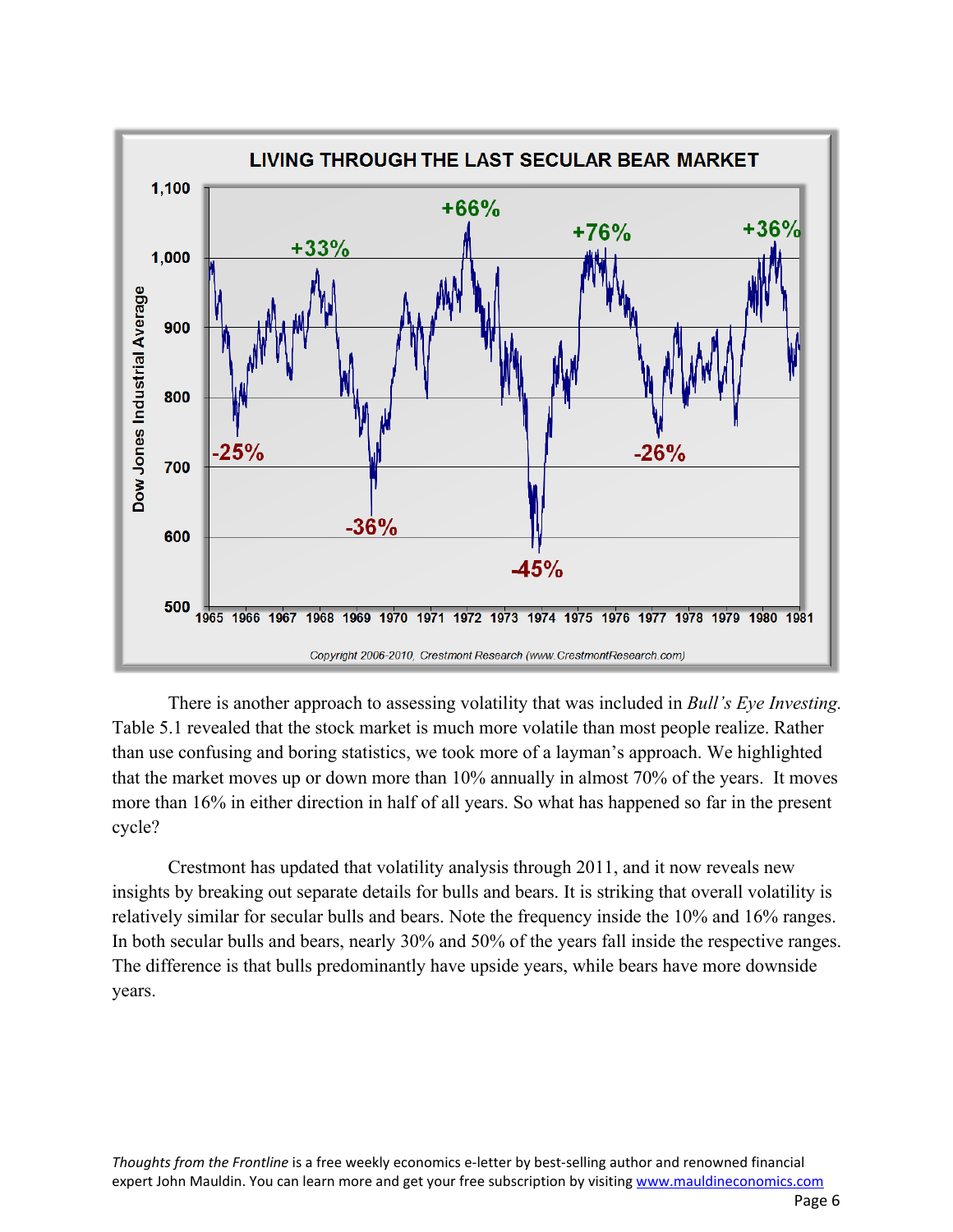| DISPERSION OF ANNUAL STOCK MARKET CHANGES<br><b>Percent Of Years During Secular Cycles</b> |                | Dow Jones Industrial Average<br>(8+ Cycles: 1901-2011) |             |             |  |
|--------------------------------------------------------------------------------------------|----------------|--------------------------------------------------------|-------------|-------------|--|
|                                                                                            | 111 Yrs        | 54 Yrs                                                 | 57 Yrs      | <b>THIS</b> |  |
| <b>RANGE</b>                                                                               | <b>AVG</b>     | <b>BULL</b>                                            | <b>BEAR</b> | <b>BEAR</b> |  |
| $< -10%$                                                                                   | <b>21%</b>     | $4\%$                                                  | 37%         | 17%         |  |
| $-10\%$ to $+10\%$                                                                         | 32%            | 30%                                                    | <b>33%</b>  | 50%         |  |
| >+10%                                                                                      | 48%            | 67%                                                    | <b>30%</b>  | <b>33%</b>  |  |
|                                                                                            |                |                                                        |             |             |  |
|                                                                                            | <b>111 Yrs</b> | 54 Yrs                                                 | 57 Yrs      | <b>THIS</b> |  |
| <b>RANGE</b>                                                                               | <b>AVG</b>     | <b>BULL</b>                                            | <b>BEAR</b> | <b>BEAR</b> |  |
| $< -16%$                                                                                   | <b>15%</b>     | $0\%$                                                  | <b>30%</b>  | 17%         |  |
| $-16\%$ to $+16\%$                                                                         | 50%            | <b>50%</b>                                             | 51%         | 58%         |  |
| >+16%                                                                                      | <b>34%</b>     | 50%                                                    | 19%         | 25%         |  |
| Copyright 2003-2012, Crestmont Research (www.CrestmontResearch.com)                        |                |                                                        |             |             |  |

The results so far for this secular bear have been a bit different. First, there have been more inside years – another indication that the first part of this secular bear has been a bit tamer than usual. Second, notwithstanding the crisis plunge into 2009, the downside years have been underrepresented. Why?

So far, this secular bear has not made much progress through the fundamental process that a secular bear must undergo. As we highlighted in *Bull's Eye Investing,* "The valuation cycles have resulted from generally longer-term trends in inflation toward or away from price stability." Other than an occasional flirt with deflation or inflation over the past decade, we're stayed relatively close to price stability. There are certainly lots of pressures building for deflation and inflation, either of which would drive this secular bear to its den. But for now, the choppiness has us in a bit of a holding pattern. The stock market's gyrations and underlying earnings growth over the past nine years have driven P/E from the mid-twenties to the low twenties, but the market has yet to experience the full process of valuation declines in the face of an adverse inflation rate trending into deflation or high inflation.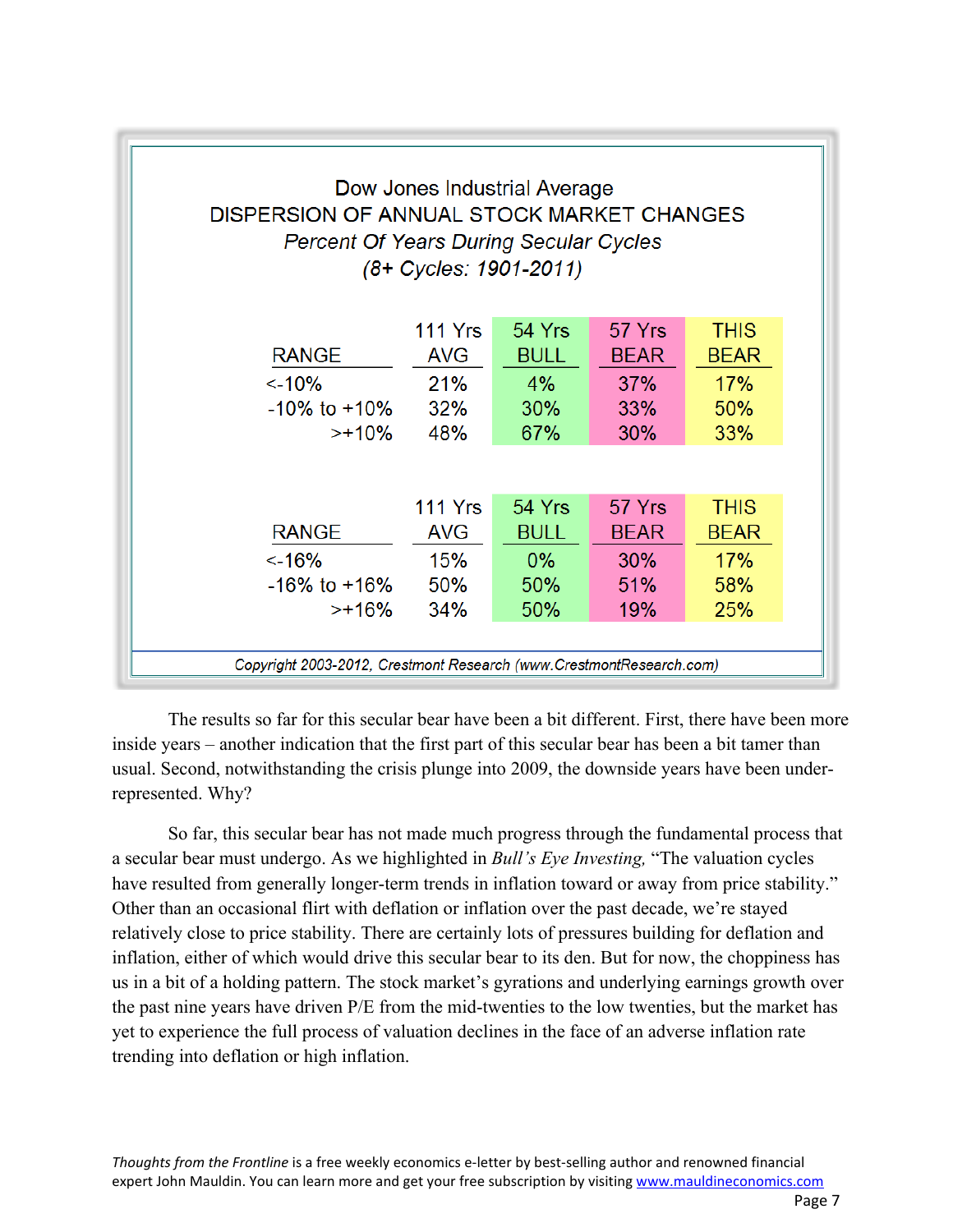### **Are We There Yet?**

Here are two new charts from Crestmont Research that explain how we got here and just how much farther we have to go. The charts reflect the normalized P/E ratio for the S&P 500 Index for all secular bull and secular bear cycles since 1900. The lines on the charts show the price/earnings ratio (P/E) over the life of each secular cycle.

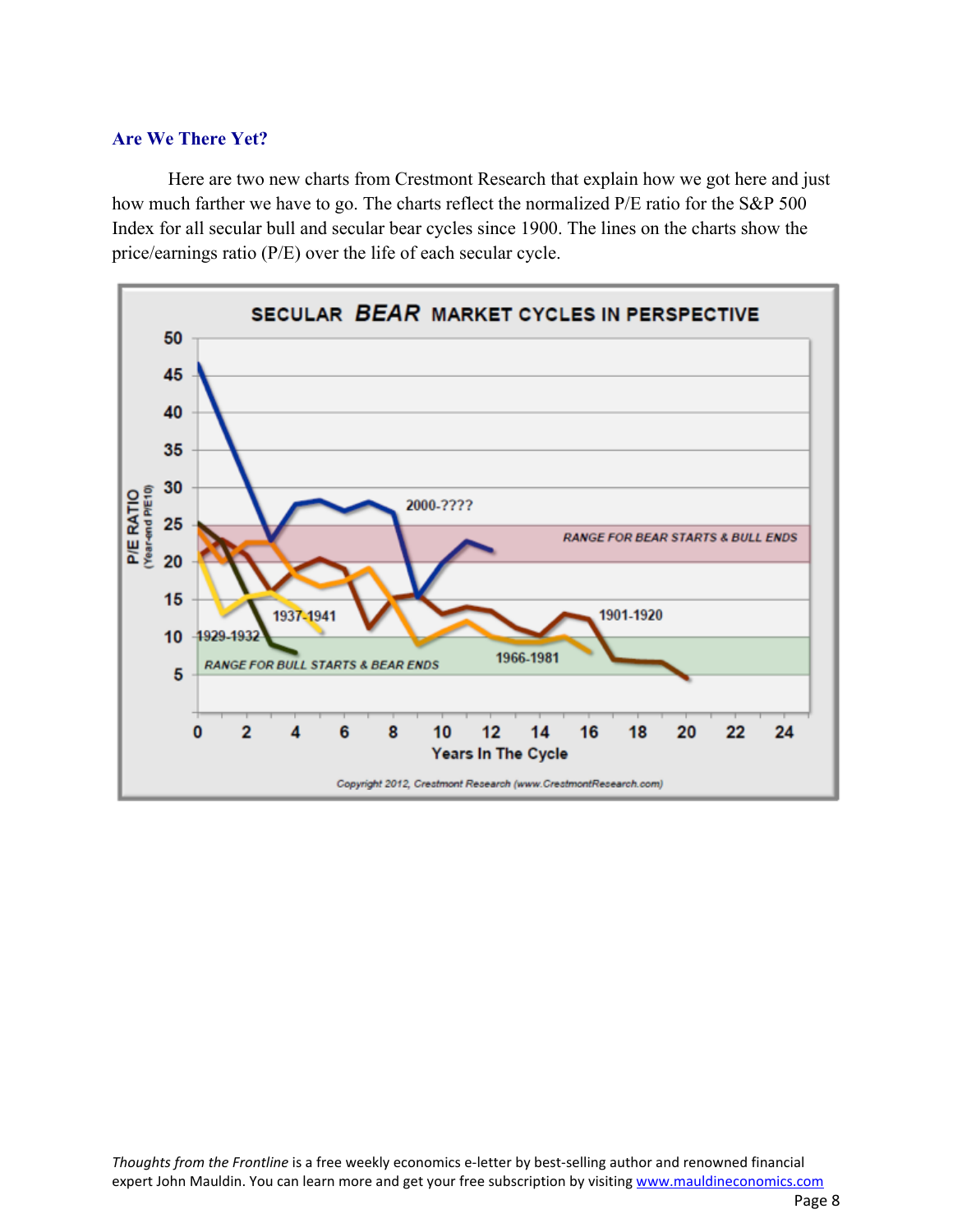

First, note that secular bulls start when P/E is low and end when P/E is high. Similarly, secular bears start when P/E is high and end when P/E is low. In the charts, the low range is designated with green shading and the typical high range is shaded red.

Look at the secular bull of the 1980s and 1990s. It is as though that secular bull ran its course through the mid-1990s, then P/E more than doubled again. The already high P/E ascended to the bubblesphere.

Compare the two graphs. Every secular bear cycle prior to our current one followed a secular bull that ended with P/E in or near the red zone. That set the starting point for every subsequent secular bear. But this time, the super secular bull of the late 1990s ended nearly twice as high – it was a major bubble. The past twelve years saw the bubble popped and P/E restored to levels typically associated with a low inflation rate. It has taken more than a decade to wear away the effects of the late 1990s extremes.

The current valuation of the stock market is relatively high, but it is not overvalued, considering today's conditions. Low inflation-rate conditions should be accompanied by relatively high P/Es. But if deflation or high inflation (or both) are likely upcoming, the market is very expensive. On the other hand, if the inflation rate happens to remain near price stability, then this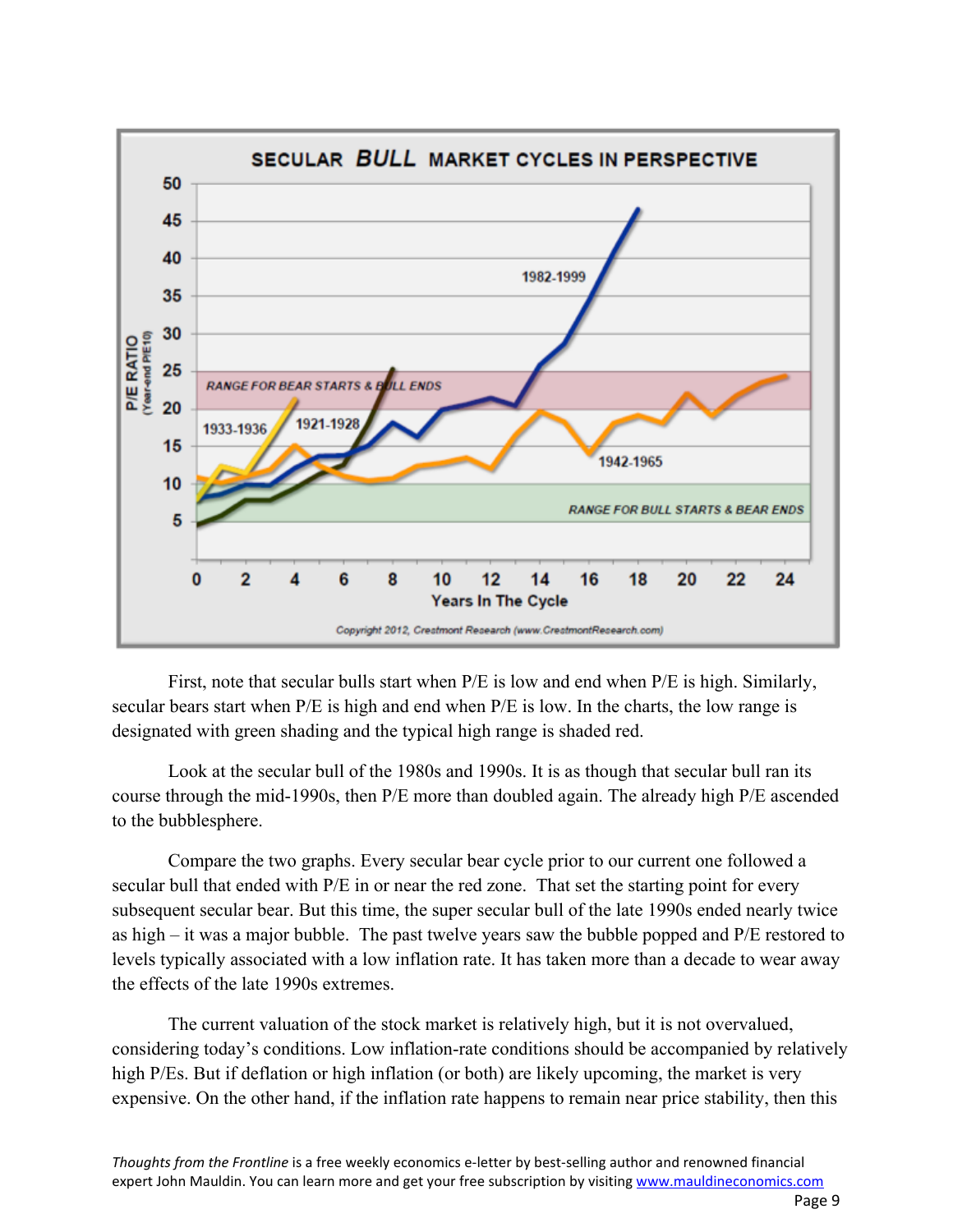secular bear could remain active a while longer – but how likely is that?

# **High P/E, Low Returns**

In *Bull's Eye Investing* we explained that high market valuations (P/E) necessarily drive low long-term returns. This occurs because periods that start with high P/Es often end with lower P/Es, eating away at returns. Further, high-P/E periods have low dividend yields. As a result, we could write with confidence nine years ago that subsequent returns would be well below average.

*In all cases, throughout the years, the level of returns correlates very highly to the trend in the market's P/E ratio.* The P/E ratio is the measure of valuation as reflected by the relationship between the prices paid per share to the earnings per share (EPS). Higher returns are associated with periods during which the P/E ratio increased and lower or negative returns resulted from periods during which the P/E ratio declined.

This may be the single most important investment insight you will get from this book. When P/E ratios are rising, the saying that a "rising tide lifts all boats" has been historically true. When P/Es are dropping, stock market investing is tricky; index investing is an experiment in futility. As we will see in later chapters, in these secular bear market periods, successful stock market investing requires a far different (and sometimes opposite) set of skills and techniques than what is required in bull markets….

Given the current and recent level of P/Es, the prospects are not encouraging for general market gains (the emphasis is on general or index funds) over the next two decades. This dismal outlook is not from some congenital bear perspective; it corresponds to the series of factors driving the current secular bear market.

Although P/E has declined over the past nine years, from 26 to near 20 (using the Shiller method), stock market valuation remains relatively high. Almost everything in chapters five and six of *Bull's Eye Investing* remains true today. The market has chopped around with fairly typical volatility. P/E is in the lower end of the red zone rather than above it. Most importantly, currently high valuations portend low returns from here.

How low? That depends upon the outlook for deflation or higher inflation.

 Our crystal balls are showing us different things on that question, although our fundamental conclusions are the same. Ed sees moderate probabilities for either higher inflation or deflation. On his optimistic side, he even allows for the prospect of continued price stability for quite some time. John, however, sees flashing danger signs of upcoming deflationary pulses, to be followed later by higher inflation. He outlined his reasoning in *Endgame.*

So, together, we have several scenarios. We have some side bets as to who will be right; but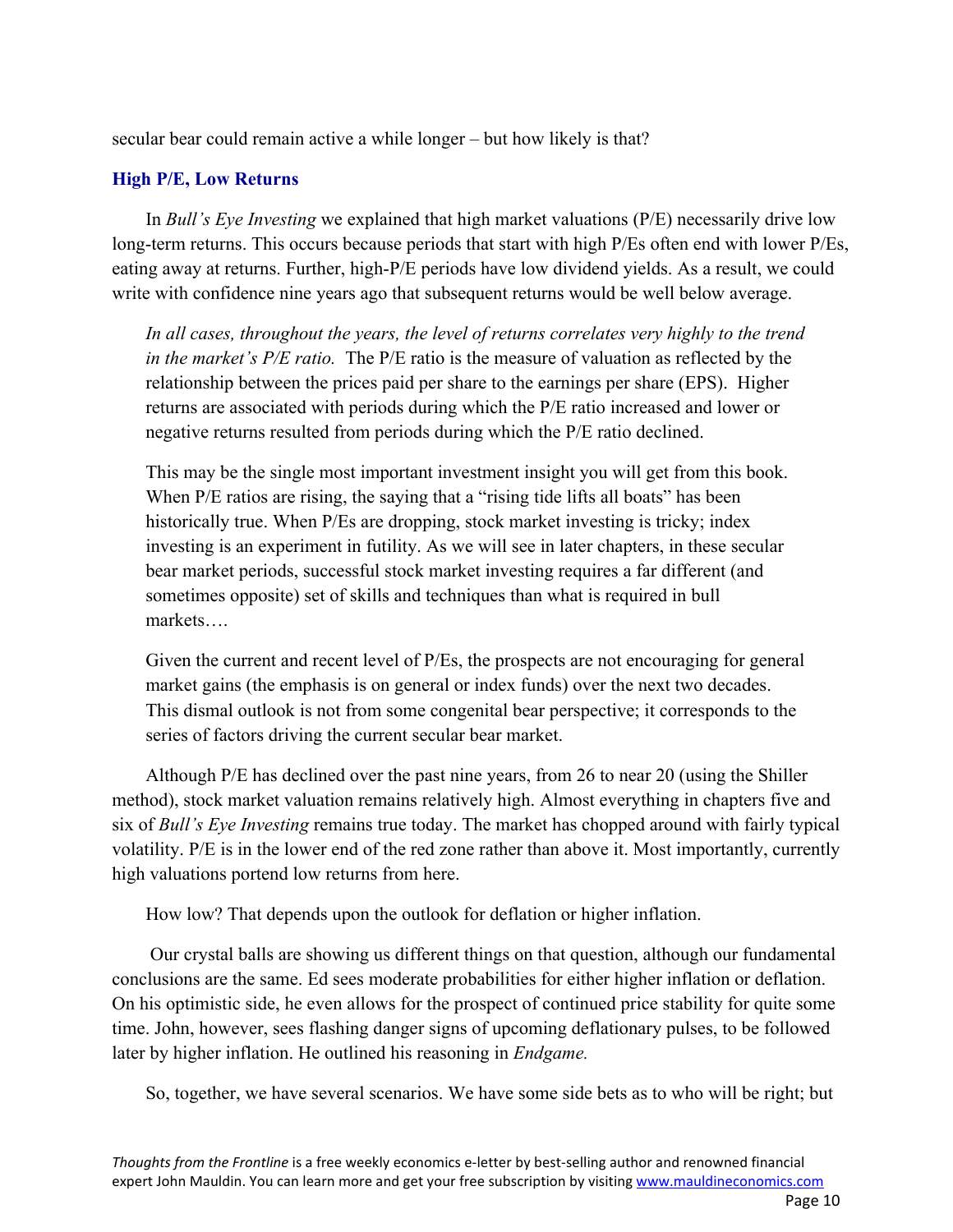more importantly for you, none of the outcomes deliver good overall equity market returns, because we are still at a relatively high P/E.

Next week we will return to a few more paragraphs from *Bull's Eye Investing,* and then we will explore the implications of the entire analysis.

By the way, Ed has written a must-read book on the likely outcomes of the stock market over this decade. It enables the reader to see the impacts of key factors on their outlook. *Probable Outcomes* is packed with details and extensive full-color charts and graphs. Here's a link to it at Amazon: www.amazon.com/Probable Outcomes..

And John has condensed *Bull's Eye Investing* to a version for Wiley called *The Little Book of Bull's Eye Investing,* in which he focuses on the basics of secular cycles and absolute-return investing. The book is just out, and you can get it at your local bookstore or at www.amazon.com/Little Book of Bull's Eye Investing.

(For the record, Ed is the author of *Probable Outcomes: Secular Stock Market Insights* and the award-winning *Unexpected Returns: Understanding Secular Stock Market Cycles.* He is President of Crestmont Research, an investment management and research firm, and a Senior Fellow with the Alternative Investment Center at SMU's Cox School of Business, where he previously served on the adjunct faculty and taught the course on alternative investments and hedge funds for MBA students. He publishes provocative research and graphical analyses on the financial markets at www.CrestmontResearch.com, one of my favorite websites.)

## **Tuscany, Italian Football, and Two German Losses**

I am in Tuscany tonight, in a little town called Trequanda, staying in the same villa as on previous trips. It is an idyllic location, with each trip providing ever more delights upon which to feast my eyes and soul. This is the third year I have come back to Tuscany and the first time since I was a kid that I have been to the same spot even twice on vacations. This is truly a special place.

This year I have a number of friends coming to stay for a time, helping to create an evergrowing and always interesting collage of ideas and anecdotes. The conversations have been inspirational and thought-provoking. And perhaps it helps that the news has been so, well, entertaining and such food for discussion. More on the guests and our conversations next week, but for now I will close with couple of notes.

On Sunday night we wandered over to the next little village of some 400 souls, called Montisi. We had dinner in the town square, where we watched, with half the town, Italy play England in the Eurocup soccer quarterfinals. I watched the growing tension as the two teams played to a tie and then went into two overtime periods, which ended with the score still even.

This necessitated a "shoot-out," which is a man-on-man match between one player trying to get the ball past the goalie. He is close enough that it requires both players to commit to a strategy before the action – at this high level of soccer there is no time to change once you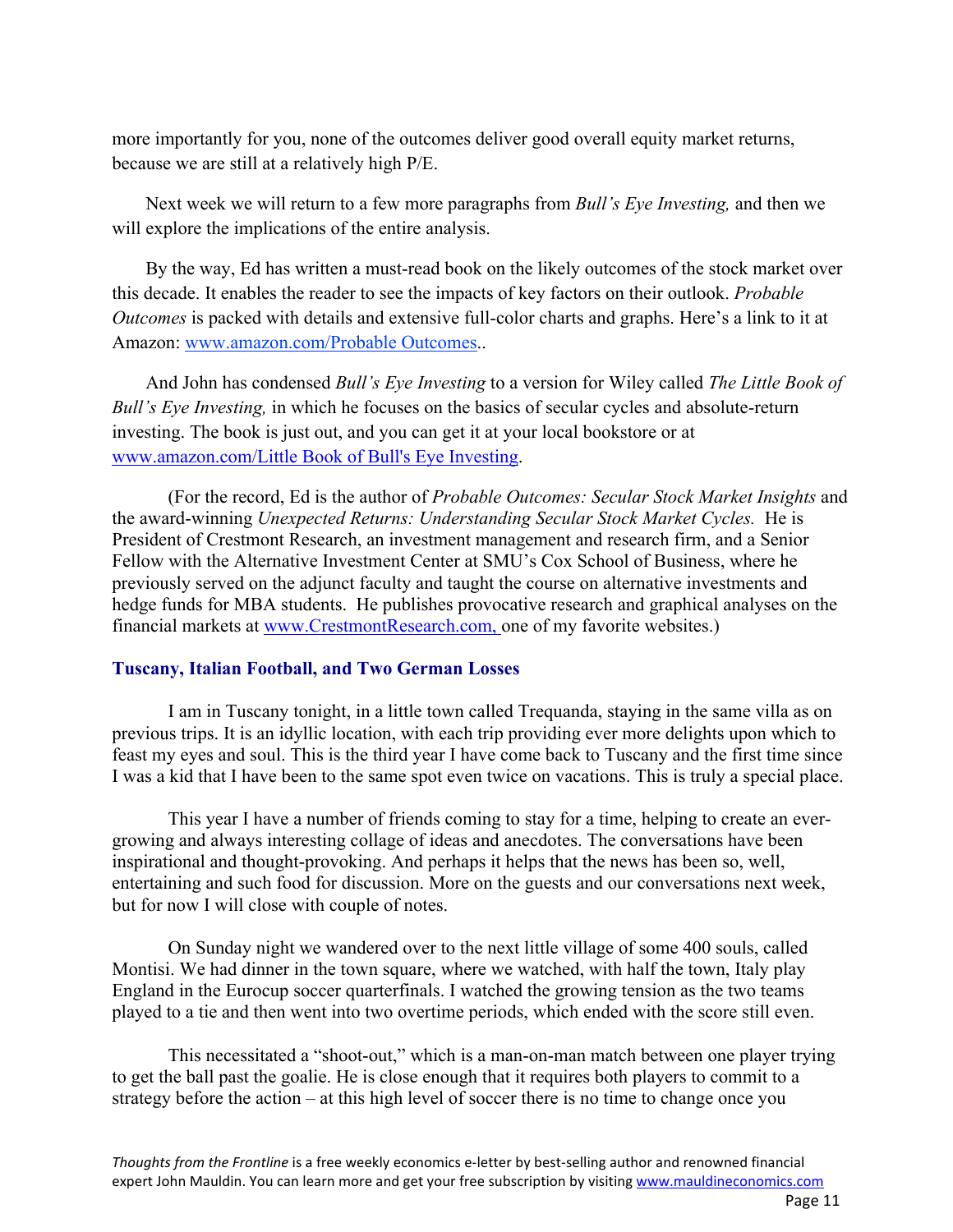commit. It is a total mind game, and one that requires skill and experience.

There were five alternating attempts, with the crowd cheering and groaning with each shift of the momentum tide. And then all of a sudden, with a block here and a miss there (including a marvelous soft "dink" shot by an Italian, totally catching the English goalie by surprise), Italy had drawn ahead. The level of emotion was profoundly moving to me. As an American, I can only relate it to the US-Russian Olympic hockey game in 1980, when a young, overmatched US team took down the Russian juggernaut.

And then Thursday night we watched Italy take on Germany in the semifinals. Germany was a 2-1 favorite, although one of my dinner guests offered 4-1 odds, which found a few takers. Given that I know so little about soccer and that betting against a 2-1 favorite on a one-time bet seemed a tad rash, I demurred but offered to hold the wagers.

I should have taken the plunge. Somehow, Italy stepped up and simply outplayed the Germans. And amusingly, as I was watching the game in Europe, the US markets were still trading; and this morning David Zervos sent me this note: "… as I was watching Italy vs Germany yesterday something very odd happened just as Balotelli scored his second goal. At that moment, when it became clear that the Germans were going to lose, the [S&P 500] shot up from 1308 to 1323. It then occurred to me, when Germany loses, spoos [the trader term for the S&P 500 index] win!"

And then Germany seemingly lost again today, as Italian Prime Minister Monti (and Spanish PM Rajoy) simply refused to allow any resolution at all to pass at the summit until Merkel agreed that the eurozone must jointly back Spanish banks without Spain having to guarantee the debt. And while there must have been relief in Madrid, there was also joy in Dublin, as the Irish are now in line for a similar deal, which will cost at least €64 billion. Of course, with Germany's agreement, every taxpayer in Europe is now on the hook, and not just in Germany. But it was a necessary condition if a fiscal union is to be formed and the eurozone is somehow to be salvaged.

Perhaps Monti took courage from his football team, but he certainly got Merkel to back down. By my count, that is Merkel at 0-2 in recent contests. Interestingly, I was in Madrid on Saturday with good friend Alberto Dubois, who invited about ten of his friends to join us. Quite the group of very serious Spanish businesspeople in the room, mostly C-level and chairman types. After the usual questions and conversation about my views on the world, I turned the tables and started interviewing them.

I may write some more about what happened, but two items leapt out. They unanimously and emphatically agreed that Spain would do whatever it takes to remain in the eurozone. A breakup of the eurozone was simply not something they could contemplate. "It would be a total disaster for Spain," said one, and everyone nodded.

"But what if Germany decided to leave on their own, as the price of staying was going to be too high?" I asked. Again, they were adamant that Germany would not leave and a fiscal union would be worked out. Perhaps this was a self-selected group of friends, but I was struck by the passion with which they argued that the euro would survive. They simply could not imagine a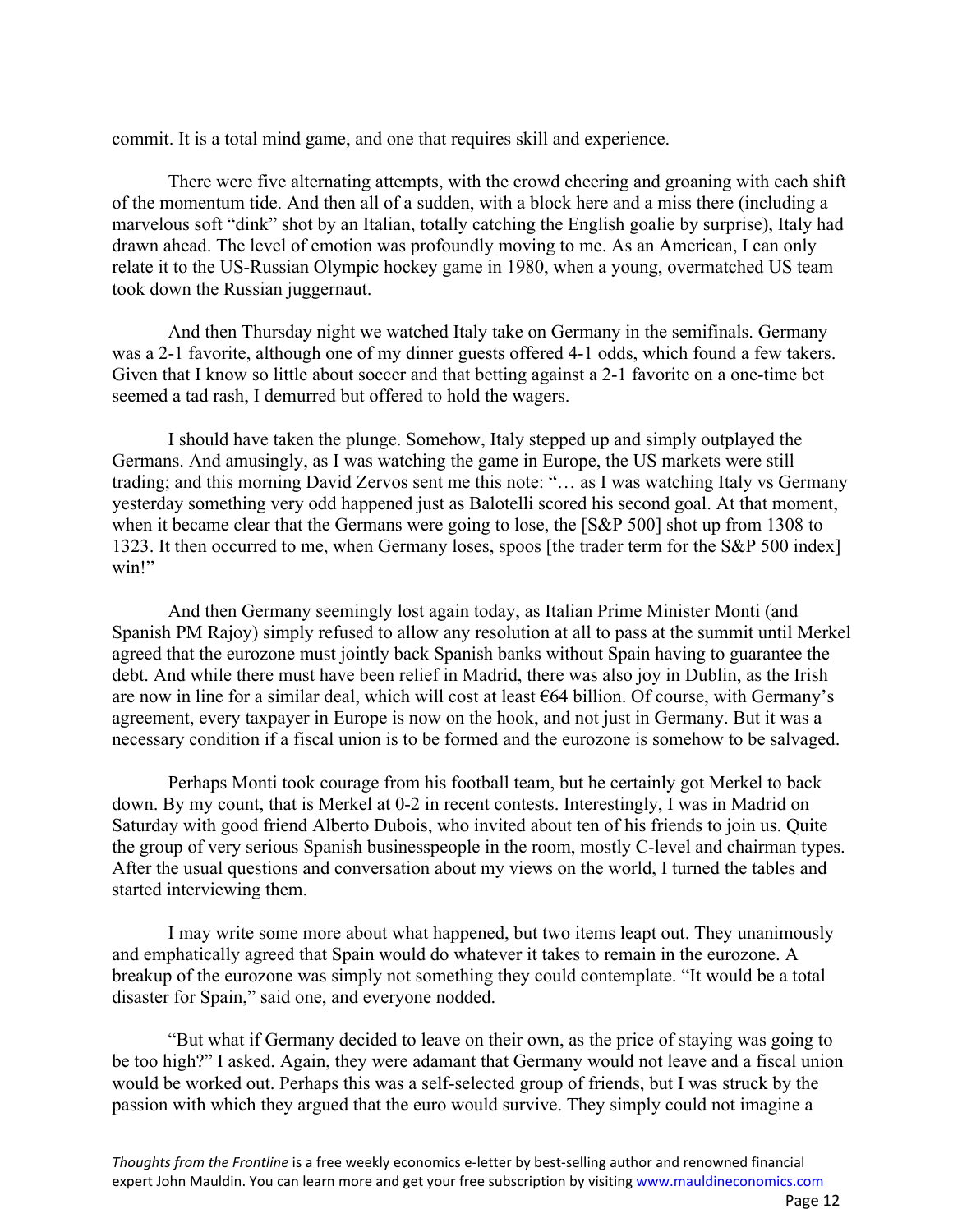breakup.

I was not convinced they were right, but I left with a few things to ponder. And then today, Merkel backed down. And the markets leaped for joy on the news, even though the very thorny details have to be worked out. Germany loses, the market rises. How long can this trend last?

It is time to hit the send button. It is now quite late and as I wrap up I still feel the glow of six hours of fascinating conversation that postponed the completion of this missive. Oddly, I find I have been able to resist the powerful pull of the marvelous Italian wines that have been set on tables here and there this week, but the real temptation was cheap Italian Prosecco during the day. Go figure.

Have a great week. On Monday we will take in the famous Palio horse race in the square in Siena, along with some 250,000 people crowded into a very small place. Quite the tradition, going back to the mid-1600s. Fortunately, we have a balcony or two from which to watch. But enough. Have a great week! I certainly will.

Your wondering why I am not here for at least a month analyst,

John Mauldin

# **Share Your Thoughts on This Article**

**Post a Comment** 

#### Send to a Friend | Print Article | View as PDF | Permissions/Reprints | Previous Article

*Thoughts From the Frontline* is a free weekly economic e-letter by best-selling author and renowned financial expert, John Mauldin. You can learn more and get your free subscription by visiting http://www.mauldineconomics.com.

Please write to subscribers@mauldineconomics.com to inform us of any reproductions, including when and where copy will be reproduced. You must keep the letter intact, from introduction to disclaimers. If you would like to quote brief portions only, please reference http://www.mauldineconomics.com.

To subscribe to John Mauldin's e-letter, please click here: http://www.mauldineconomics.com/subscribe/

To change your email address, please click here: http://www.mauldineconomics.com/change-address

If you would ALSO like changes applied to the Mauldin Circle e-letter, please include your old and new email address along with a note requesting the change for both e-letters and send your request to compliance@2000wave.com.

To unsubscribe, please refer to the bottom of the email.

*Thoughts From the Frontline* and JohnMauldin.com is not an offering for any investment. It represents only the opinions of John Mauldin and those that he interviews. Any views expressed are provided for information purposes